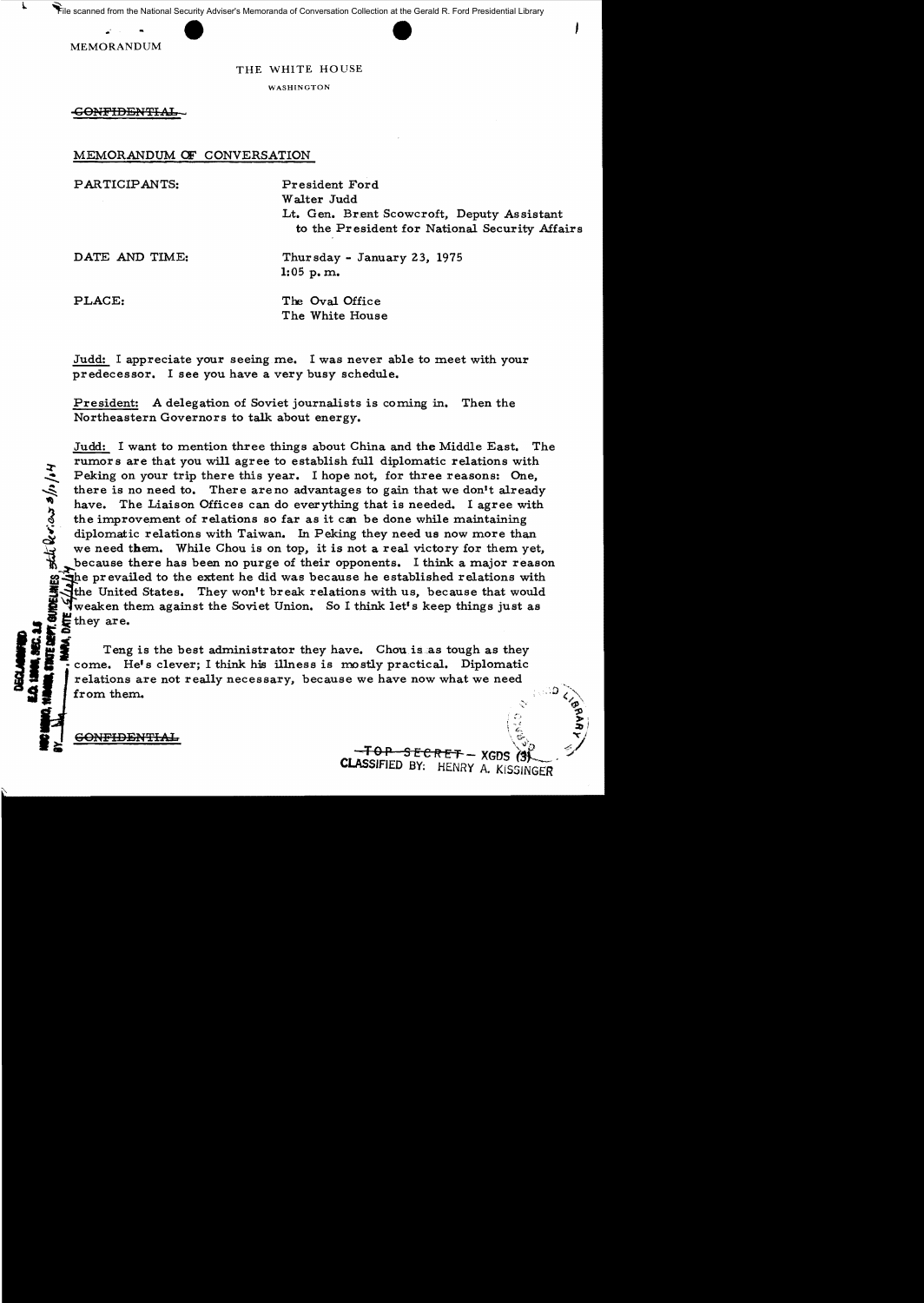President: I have not focused on this yet. I've been too busy with the economy and energy. I respect your views and I will consider them carefully.

Judd: We have leverage now and we should keep it that way. Taiwan is a show case for us, and it keeps the people on the Mainland in trouble for that reason. It is a model for an underdeveloped country. If we could have full relations with both -- fine. But they won't permit that. Secretary Kissinger has said that we won't improve relations with our enemies at the expense of our friends. If we give up Taiwan, it would hurt our policy all over Asia -- especially in Korea.

Letme go to the second point. When Secretary Kissinger went to Peking and came back, that's okay. But if he stops in other places, that is bad if it doesn't include Taiwan -- that's a signal. When he goes and you go -- don't visit other countries and exclude Taiwan.

The third pointis this: I think you and Secretary Kissinger should tell Japan and the others strongly that we may have to use force, but don't do it publicly. Public threats are the worst possible thing for the Arabs. They would kill themselves for face and to avoid embarrassment. Samson is a good case. Do it privately, not publicly.

President: I assume you read what Secretary Kissinger actually said in the Business Week interview.

Judd: Sure, they pressed him into a corner.

President: And the press keeps at it.

Judd: But you, too, said some thing.

President: Mine was in the context of food versus oil.

Judd: I thought you used the word "weapon."

President: Only in that sense. We are working very hard on the Middle East; I hope both sides can be realistic, and we have a chance to see some progress.

Judd: It is a terrible problem because both sides are right. It has to be raised above the level of justice to that of wisdom. It is better for both.

[The conversation ended.]

## **CONFIDENTIA**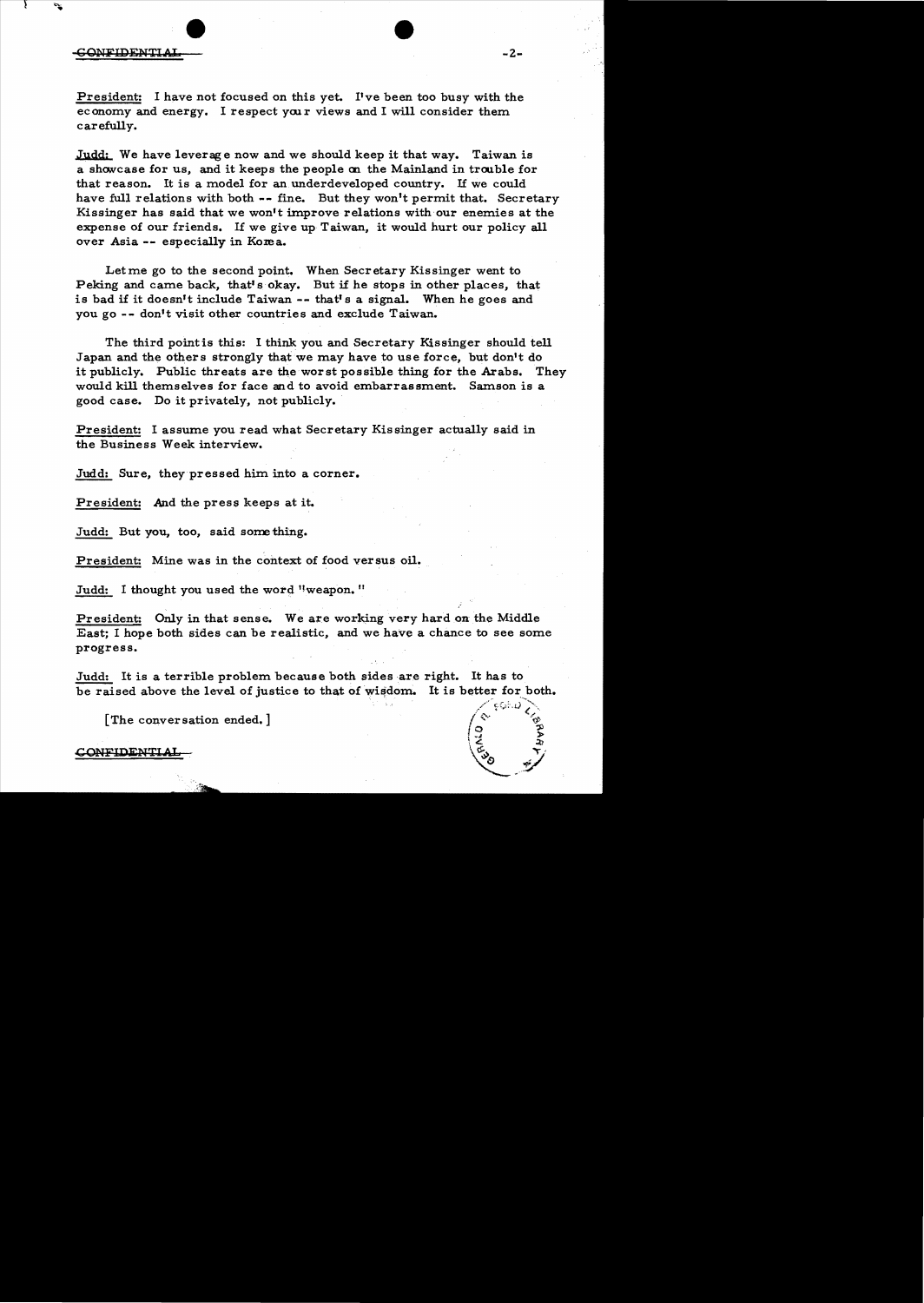$P/Uoltxa$  Judd<br>23 Jan 25  $105 \rho m$ Topperinte good serving me, I every remove uble mut w/cpm jauleesse. bær ga huse being school P Sou pour dix enous in Tens Course Water on your try. I hope ind for Funning: (1) he med to - we adraduate on lait bus. FLO can de emptin needed. I once when promote that is para can be about any cont while when dry whiting co/ Turcion, They were has more more than as noted than a while 6 km is on ty, it with a rent witting weaven me purge. I tank or mujor recessor he personable extent be did was he unce he established relation us (CS, They won't break relations cef us bound that could unoben a Than against S . a let buy things Just or they are. They is a hast administration Thou is tough or they come - clues, His whose wath political. Dip relation not necessary - un home were what we will feen than. hot formed unthis yet. Bento hay as/sway rien, deepet par vier raillemen a aurely We have been you want a send they it that way. Tanion is a showcage + it hape prophesic monland in timber for that was It a model for indealized county. If we could have full idation of both - fine. But they crosit persuit that. K than said you excent ingram celating of an evening at expense form finits **E.O. 12968, SEC. 3.5**<br>HSC NEMO, 11/24/98, STATE DEPT. GUIDELINFS, State level 2/10/04